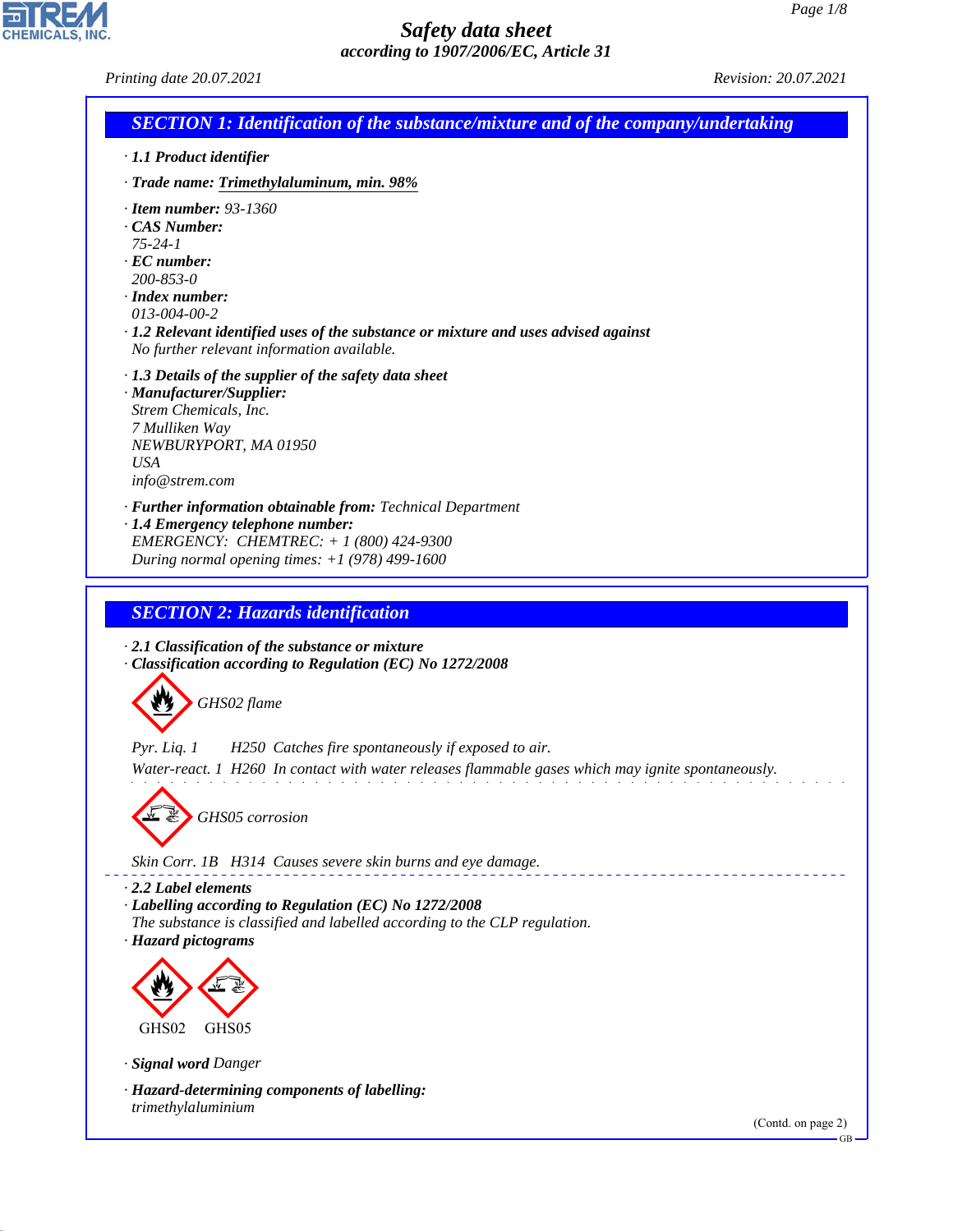**CHEMICALS, INC** 

*Printing date 20.07.2021 Revision: 20.07.2021*

#### *Trade name: Trimethylaluminum, min. 98%*

|                            | (Contd. of page 1)                                                                                                                                 |
|----------------------------|----------------------------------------------------------------------------------------------------------------------------------------------------|
| · Hazard statements        |                                                                                                                                                    |
|                            | H250 Catches fire spontaneously if exposed to air.                                                                                                 |
|                            | H260 In contact with water releases flammable gases which may ignite spontaneously.                                                                |
|                            | H314 Causes severe skin burns and eye damage.                                                                                                      |
| · Precautionary statements |                                                                                                                                                    |
| <i>P101</i>                | If medical advice is needed, have product container or label at hand.                                                                              |
| <i>P102</i>                | Keep out of reach of children.                                                                                                                     |
| <i>P103</i>                | Read label before use.                                                                                                                             |
| P231+P232                  | Handle under inert gas. Protect from moisture.                                                                                                     |
| $P301 + P310$              | IF SWALLOWED: Immediately call a POISON CENTER/doctor.                                                                                             |
|                            | P305+P351+P338 IF IN EYES: Rinse cautiously with water for several minutes. Remove contact lenses, if<br>present and easy to do. Continue rinsing. |
| $P403 + P233$              | Store in a well-ventilated place. Keep container tightly closed.                                                                                   |
| P422                       | Store contents under inert gas.                                                                                                                    |
| <i>P501</i>                | Dispose of contents/container in accordance with local/regional/national/international<br>regulations.                                             |
| · Additional information:  |                                                                                                                                                    |
|                            | EUH014 Reacts violently with water.                                                                                                                |
| $\cdot$ 2.3 Other hazards  |                                                                                                                                                    |
|                            | $\cdot$ Results of PBT and vPvB assessment                                                                                                         |

- *· PBT: Not applicable.*
- *· vPvB: Not applicable.*

### *SECTION 3: Composition/information on ingredients*

*· 3.1 Chemical characterisation: Substances*

*· CAS No. Description*

- *75-24-1 trimethylaluminium*
- *· Identification number(s)*
- *· EC number: 200-853-0*
- *· Index number: 013-004-00-2*

### *SECTION 4: First aid measures*

*· 4.1 Description of first aid measures*

- *· General information: Immediately remove any clothing soiled by the product.*
- *· After inhalation: In case of unconsciousness place patient stably in side position for transportation.*
- *· After skin contact: Immediately wash with water and soap and rinse thoroughly.*
- *· After eye contact: Rinse opened eye for several minutes under running water. Then consult a doctor.*
- *· After swallowing: Drink plenty of water and provide fresh air. Call for a doctor immediately.*
- *· 4.2 Most important symptoms and effects, both acute and delayed No further relevant information available.*
- *· 4.3 Indication of any immediate medical attention and special treatment needed*

*No further relevant information available.*

#### *SECTION 5: Firefighting measures*

*· 5.1 Extinguishing media*

44.1.1

#### *· Suitable extinguishing agents:*

*Sand. Do not use water. CO2, sand, extinguishing powder. Do not use water. Use fire extinguishing methods suitable to surrounding conditions.*

(Contd. on page 3)

GB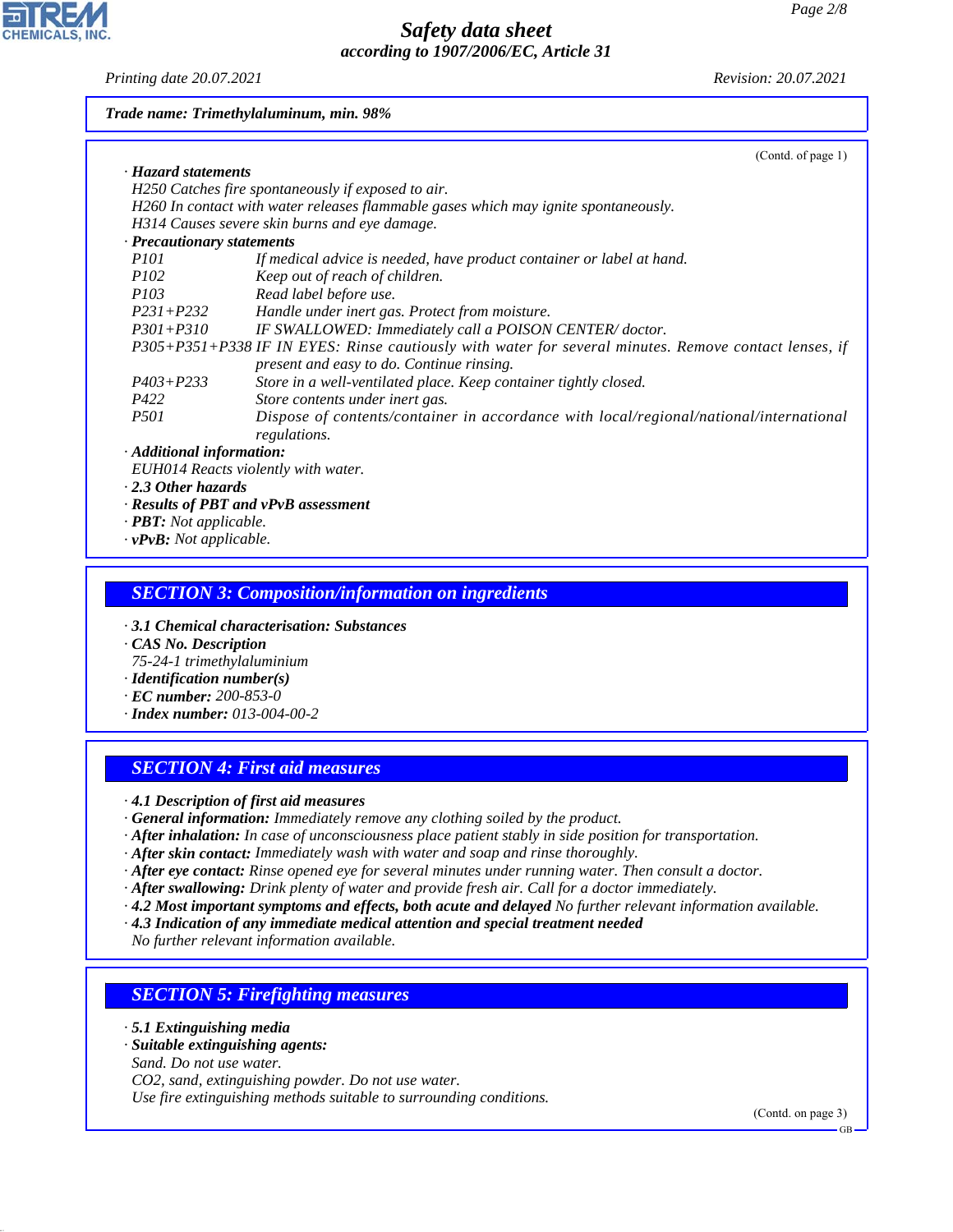*Printing date 20.07.2021 Revision: 20.07.2021*

*Trade name: Trimethylaluminum, min. 98%*

- *· For safety reasons unsuitable extinguishing agents: Water*
- *· 5.2 Special hazards arising from the substance or mixture*
- *During heating or in case of fire poisonous gases are produced.*
- *· 5.3 Advice for firefighters*
- *· Protective equipment: Mouth respiratory protective device.*

#### *SECTION 6: Accidental release measures*

- *· 6.1 Personal precautions, protective equipment and emergency procedures Mount respiratory protective device. Wear protective equipment. Keep unprotected persons away. · 6.2 Environmental precautions: Prevent seepage into sewage system, workpits and cellars. · 6.3 Methods and material for containment and cleaning up: Absorb with liquid-binding material (sand, diatomite, acid binders, universal binders, sawdust). Use neutralising agent. Dispose contaminated material as waste according to item 13. Ensure adequate ventilation. Do not flush with water or aqueous cleansing agents · 6.4 Reference to other sections See Section 7 for information on safe handling. See Section 8 for information on personal protection equipment. See Section 13 for disposal information. SECTION 7: Handling and storage · 7.1 Precautions for safe handling*
	- *Ensure good ventilation/exhaustion at the workplace. Open and handle receptacle with care. Prevent formation of aerosols.*
	- *· Handling: Handle under inert gas.*
	- *· Information about fire and explosion protection: Keep ignition sources away - Do not smoke. Protect against electrostatic charges. Keep respiratory protective device available.*
	- *· 7.2 Conditions for safe storage, including any incompatibilities*
	- *· Storage: Store contents under inert gas.*
	- *· Requirements to be met by storerooms and receptacles: No special requirements.*
	- *· Information about storage in one common storage facility: Not required.*
	- *· Further information about storage conditions:*
	- *Keep container tightly sealed.*

44.1.1

- *Store in cool, dry conditions in well sealed receptacles.*
- *· 7.3 Specific end use(s) No further relevant information available.*

#### *SECTION 8: Exposure controls/personal protection*

*· Additional information about design of technical facilities: No further data; see item 7.*

(Contd. on page 4)

GB



(Contd. of page 2)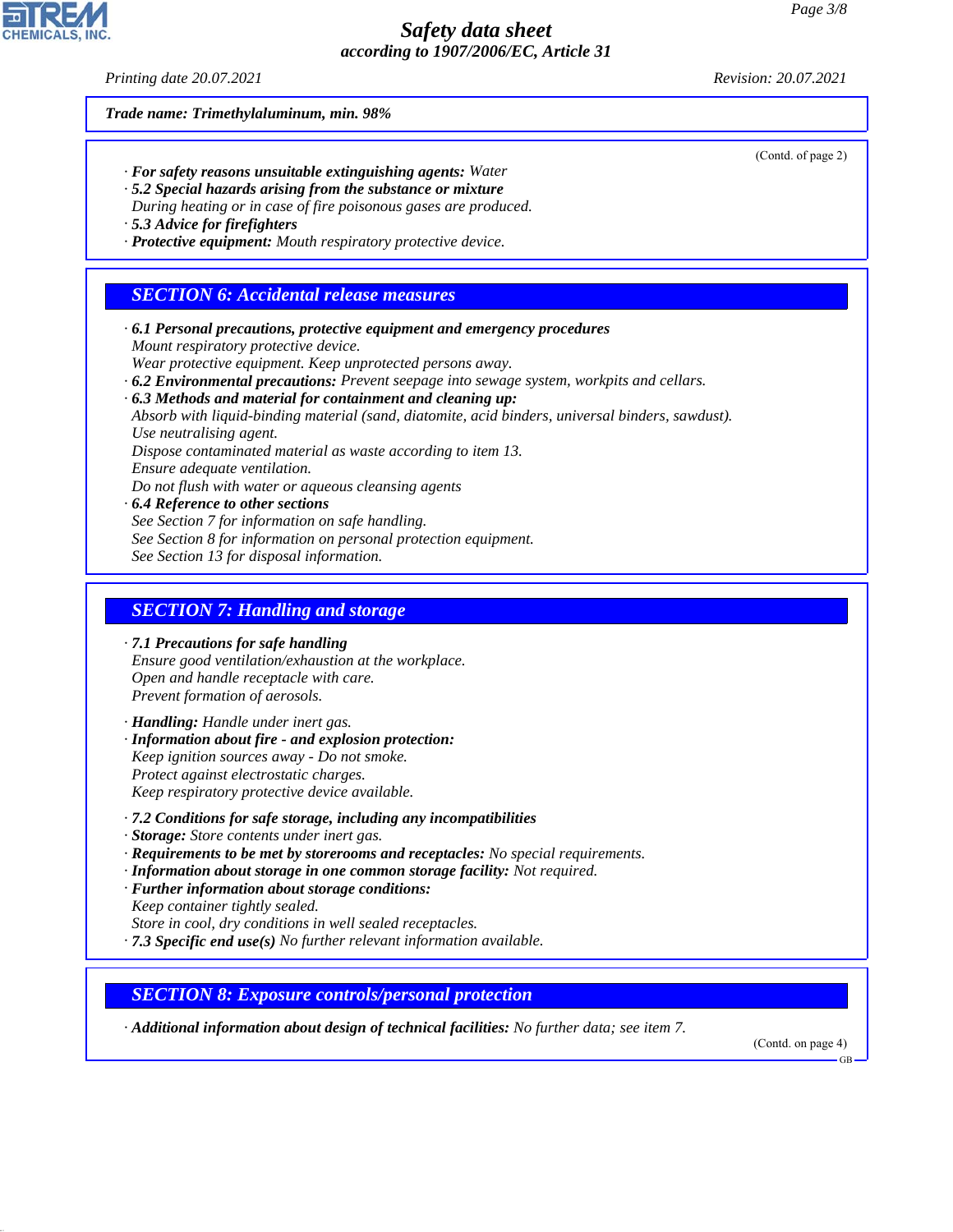*Printing date 20.07.2021 Revision: 20.07.2021*

(Contd. of page 3)

*Trade name: Trimethylaluminum, min. 98%*

*· 8.1 Control parameters*

*· Ingredients with limit values that require monitoring at the workplace:*

*75-24-1 trimethylaluminium*

*WEL Long-term value: 2 mg/m³*

*· Additional information: The lists valid during the making were used as basis.*

*· 8.2 Exposure controls*

- *· Personal protective equipment:*
- *· General protective and hygienic measures:*

*Keep away from foodstuffs, beverages and feed. Immediately remove all soiled and contaminated clothing Wash hands before breaks and at the end of work. Store protective clothing separately.*

*Avoid contact with the eyes and skin.*

#### *· Respiratory protection:*

*In case of brief exposure or low pollution use respiratory filter device. In case of intensive or longer exposure use self-contained respiratory protective device.*

*· Protection of hands:*



\_S*Protective gloves*

*The glove material has to be impermeable and resistant to the product/ the substance/ the preparation.*

*Due to missing tests no recommendation to the glove material can be given for the product/ the preparation/ the chemical mixture.*

*Selection of the glove material on consideration of the penetration times, rates of diffusion and the degradation · Material of gloves*

*The selection of the suitable gloves does not only depend on the material, but also on further marks of quality and varies from manufacturer to manufacturer.*

#### *· Penetration time of glove material*

*The exact break through time has to be found out by the manufacturer of the protective gloves and has to be observed.*

*· Eye protection:*



44.1.1

\_R*Tightly sealed goggles*

| .9.1 Information on basic physical and chemical properties |                                |                       |  |  |
|------------------------------------------------------------|--------------------------------|-----------------------|--|--|
| <b>General Information</b>                                 |                                |                       |  |  |
| $\cdot$ Appearance:                                        |                                |                       |  |  |
| Form:                                                      | Liquid                         |                       |  |  |
| Colour:                                                    | Colourless                     |                       |  |  |
| $\cdot$ Odour:                                             | <i><u><b>Odourless</b></u></i> |                       |  |  |
| Odour threshold:                                           | Not determined.                |                       |  |  |
| $\cdot$ pH-value:                                          | Not determined.                |                       |  |  |
| $\cdot$ Change in condition                                |                                |                       |  |  |
| Melting point/freezing point:                              | 15.4 $^{\circ}C$               |                       |  |  |
| Initial boiling point and boiling range: $127^{\circ}$ C   |                                |                       |  |  |
| · Flash point:                                             | $-17\degree C$                 |                       |  |  |
| · Flammability (solid, gas):                               | Not determined.                |                       |  |  |
|                                                            |                                | (Contd. on page $5$ ) |  |  |

GB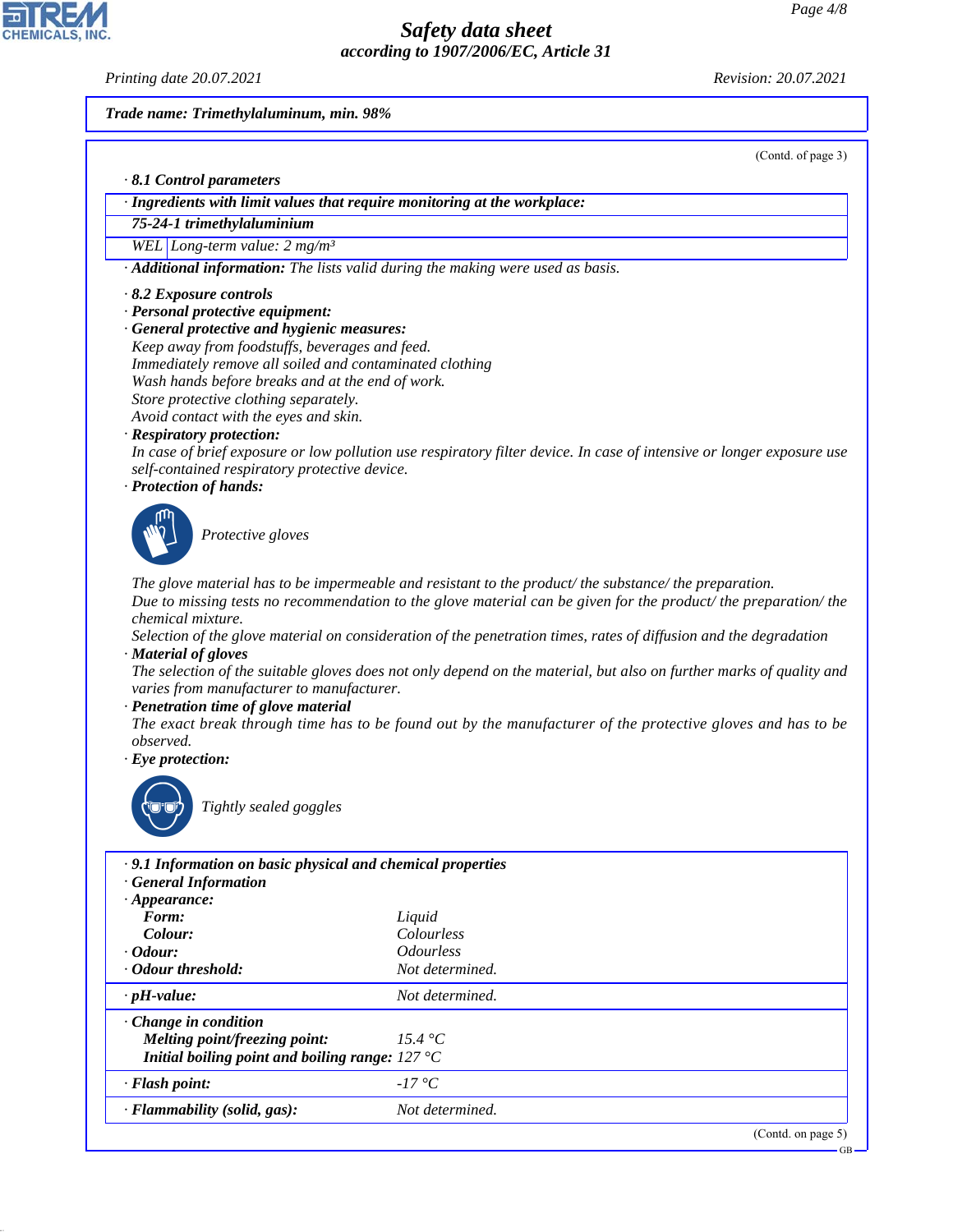*Printing date 20.07.2021 Revision: 20.07.2021*

**CHEMICALS** 

*Trade name: Trimethylaluminum, min. 98%*

|                                           | (Contd. of page 4)                         |
|-------------------------------------------|--------------------------------------------|
| · Ignition temperature:                   |                                            |
| Decomposition temperature:                | Not determined.                            |
| · Auto-ignition temperature:              | Spontaneously flammable in air.            |
| $\cdot$ Explosive properties:             | Not determined.                            |
| $\cdot$ Explosion limits:                 |                                            |
| Lower:                                    | Not determined.                            |
| <b>Upper:</b>                             | Not determined.                            |
| $\cdot$ Vapour pressure at 20 $\cdot$ C:  | $9$ hPa                                    |
| $\cdot$ Density at 20 $\cdot$ C:          | $0.752$ g/cm <sup>3</sup>                  |
| · Relative density                        | Not determined.                            |
| · Vapour density                          | Not determined.                            |
| $\cdot$ Evaporation rate                  | Not determined.                            |
| · Solubility in / Miscibility with        |                                            |
| water:                                    | Not miscible or difficult to mix.          |
| · Partition coefficient: n-octanol/water: | Not determined.                            |
| · Viscosity:                              |                                            |
| Dynamic:                                  | Not determined.                            |
| Kinematic:                                | Not determined.                            |
| · Solvent content:                        |                                            |
| Organic solvents:                         | $0.0\%$                                    |
| $VOC$ (EC)                                | $0.00\%$                                   |
| .9.2 Other information                    | No further relevant information available. |

# *SECTION 10: Stability and reactivity*

*· 10.1 Reactivity No further relevant information available.*

*· 10.2 Chemical stability*

- *· Thermal decomposition / conditions to be avoided: No decomposition if used according to specifications.*
- *· 10.3 Possibility of hazardous reactions No dangerous reactions known.*
- *· 10.4 Conditions to avoid No further relevant information available.*
- *· 10.5 Incompatible materials: No further relevant information available.*
- *· 10.6 Hazardous decomposition products: No dangerous decomposition products known.*

# *SECTION 11: Toxicological information*

#### *· 11.1 Information on toxicological effects*

- *· Acute toxicity Based on available data, the classification criteria are not met.*
- *· Primary irritant effect:*

44.1.1

- *· Skin corrosion/irritation*
- *Causes severe skin burns and eye damage.*
- *· Serious eye damage/irritation*
- *Causes severe skin burns and eye damage.*
- *· Respiratory or skin sensitisation Based on available data, the classification criteria are not met.*
- *· CMR effects (carcinogenity, mutagenicity and toxicity for reproduction)*
- *· Germ cell mutagenicity Based on available data, the classification criteria are not met.*
- *· Carcinogenicity Based on available data, the classification criteria are not met.*

(Contd. on page 6)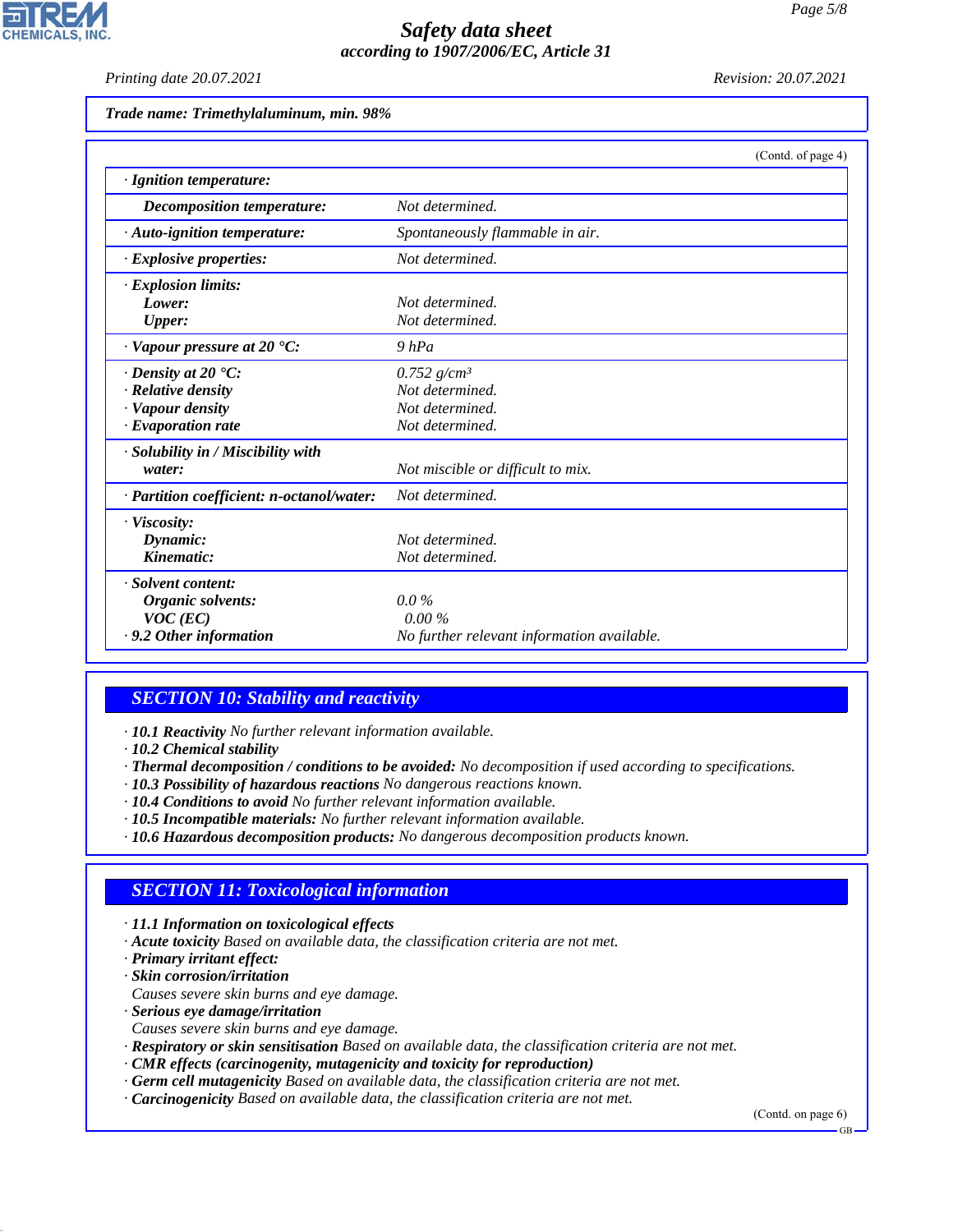*Printing date 20.07.2021 Revision: 20.07.2021*

*Trade name: Trimethylaluminum, min. 98%*

(Contd. of page 5)

- *· Reproductive toxicity Based on available data, the classification criteria are not met.*
- *· STOT-single exposure Based on available data, the classification criteria are not met.*
- *· STOT-repeated exposure Based on available data, the classification criteria are not met.*
- *· Aspiration hazard Based on available data, the classification criteria are not met.*

#### *SECTION 12: Ecological information*

- *· 12.1 Toxicity*
- *· Aquatic toxicity: No further relevant information available.*
- *· 12.2 Persistence and degradability No further relevant information available.*
- *· 12.3 Bioaccumulative potential No further relevant information available.*
- *· 12.4 Mobility in soil No further relevant information available.*
- *· Additional ecological information:*
- *· General notes: Must not reach sewage water or drainage ditch undiluted or unneutralised.*
- *· 12.5 Results of PBT and vPvB assessment*
- *· PBT: Not applicable.*
- *· vPvB: Not applicable.*
- *· 12.6 Other adverse effects No further relevant information available.*

#### *SECTION 13: Disposal considerations*

*· 13.1 Waste treatment methods*

*· Recommendation*

44.1.1

*Must not be disposed together with household garbage. Do not allow product to reach sewage system.*

*· Uncleaned packaging:*

*· Recommendation: Disposal must be made according to official regulations.*

| $\cdot$ 14.1 UN-Number<br>· ADR, IMDG, IATA | <i>UN3394</i>                                                                             |
|---------------------------------------------|-------------------------------------------------------------------------------------------|
| $\cdot$ 14.2 UN proper shipping name        |                                                                                           |
| $\cdot$ ADR                                 | 3394 ORGANOMETALLIC SUBSTANCE, LIQUID,<br>PYROPHORIC, WATER-REACTIVE (trimethylaluminium) |
| $\cdot$ IMDG                                | ORGANOMETALLIC SUBSTANCE, LIQUID, PYROPHORIC,<br>WATER-REACTIVE (trimethylaluminium)      |
| $\cdot$ IATA                                | ORGANOMETALLIC SUBSTANCE, LIQUID, PYROPHORIC,<br><b>WATER- REACTIVE</b>                   |
| $\cdot$ 14.3 Transport hazard class(es)     |                                                                                           |
| $\cdot$ ADR                                 |                                                                                           |
| U                                           |                                                                                           |
| · Class                                     | $\overline{4}$                                                                            |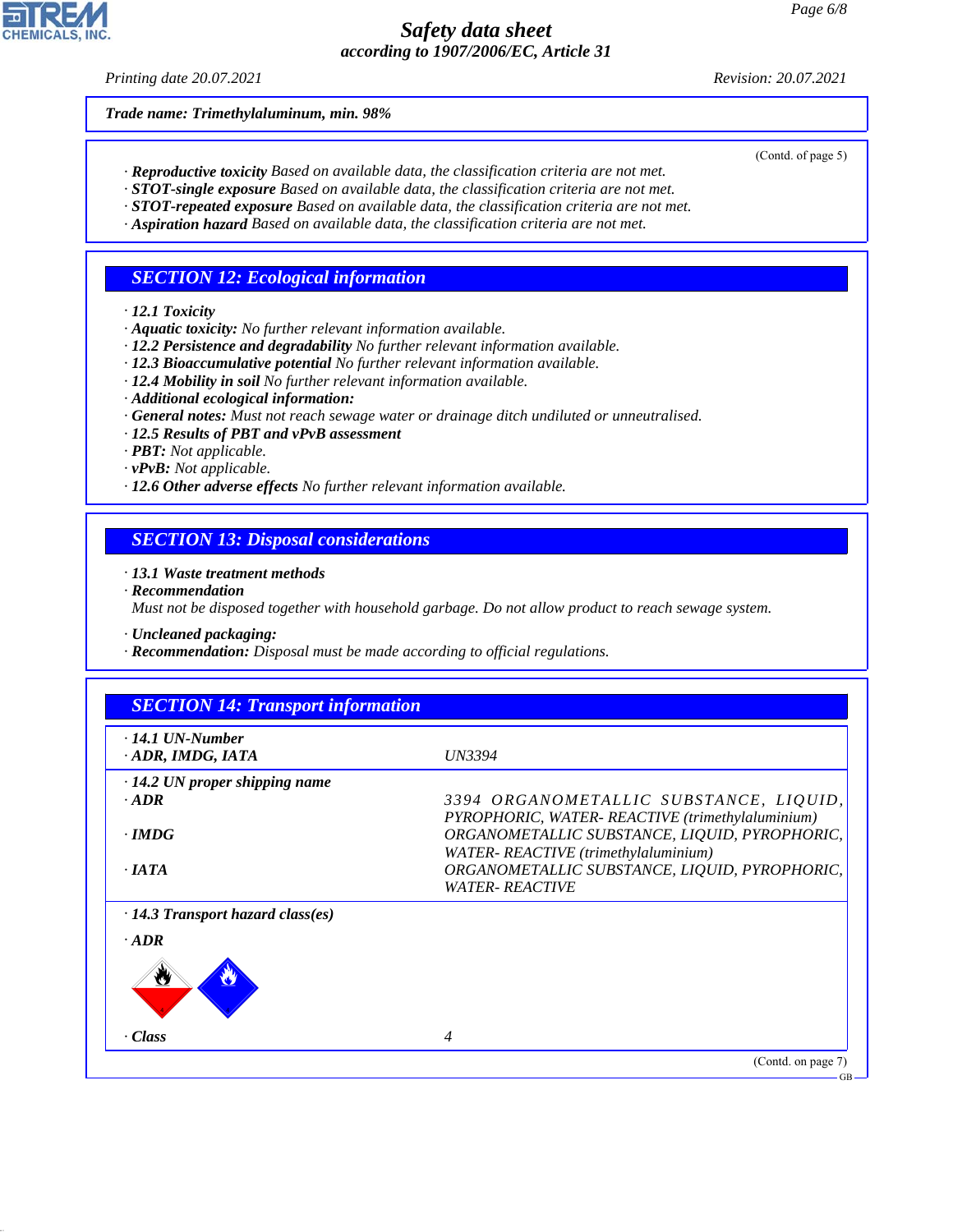# *Safety data sheet according to 1907/2006/EC, Article 31*

CHEMICALS, INC.

44.1.1

| Printing date 20.07.2021                                                                                                                       | Revision: 20.07.2021                                                                                                                                                                                                                                                                                                                                                                                                                                                                                  |  |  |
|------------------------------------------------------------------------------------------------------------------------------------------------|-------------------------------------------------------------------------------------------------------------------------------------------------------------------------------------------------------------------------------------------------------------------------------------------------------------------------------------------------------------------------------------------------------------------------------------------------------------------------------------------------------|--|--|
| Trade name: Trimethylaluminum, min. 98%                                                                                                        |                                                                                                                                                                                                                                                                                                                                                                                                                                                                                                       |  |  |
|                                                                                                                                                | (Contd. of page 6)                                                                                                                                                                                                                                                                                                                                                                                                                                                                                    |  |  |
| · Label                                                                                                                                        | $4.2 + 4.3$                                                                                                                                                                                                                                                                                                                                                                                                                                                                                           |  |  |
| $\cdot$ IMDG                                                                                                                                   |                                                                                                                                                                                                                                                                                                                                                                                                                                                                                                       |  |  |
| · Class                                                                                                                                        | 4.2 Substances liable to spontaneous combustion.                                                                                                                                                                                                                                                                                                                                                                                                                                                      |  |  |
| · Label                                                                                                                                        | 4.2/4.3                                                                                                                                                                                                                                                                                                                                                                                                                                                                                               |  |  |
| $\cdot$ IATA<br>Ò<br>· Class<br>· Label                                                                                                        | 4.2 Substances liable to spontaneous combustion.<br>4.2(4.3)                                                                                                                                                                                                                                                                                                                                                                                                                                          |  |  |
| · 14.4 Packing group                                                                                                                           |                                                                                                                                                                                                                                                                                                                                                                                                                                                                                                       |  |  |
| · ADR, IMDG, IATA                                                                                                                              | Ι                                                                                                                                                                                                                                                                                                                                                                                                                                                                                                     |  |  |
| · 14.5 Environmental hazards:<br>· Marine pollutant:                                                                                           | N <sub>o</sub>                                                                                                                                                                                                                                                                                                                                                                                                                                                                                        |  |  |
| · 14.6 Special precautions for user<br>· Danger code (Kemler):<br>· EMS Number:<br>· Stowage Category<br>· Handling Code<br>· Segregation Code | Not applicable.<br>X333<br>$F-G, S-M$<br>D<br>H1 Keep as dry as reasonably practicable<br>SG26 In addition: from goods of classes 2.1 and 3 when<br>stowed on deck of a containership a minimum distance of two<br>container spaces athwartship shall be maintained, when<br>stowed on ro-ro ships a distance of 6 m athwartship shall be<br>maintained.<br>SG35 Stow "separated from" acids.<br>SG63 Stow "separated longitudinally by an intervening<br>complete compartment or hold from" Class 1. |  |  |
| · 14.7 Transport in bulk according to Annex II of<br>Marpol and the IBC Code                                                                   | Not applicable.                                                                                                                                                                                                                                                                                                                                                                                                                                                                                       |  |  |
| · Transport/Additional information:                                                                                                            |                                                                                                                                                                                                                                                                                                                                                                                                                                                                                                       |  |  |
| $\cdot$ ADR<br>$\cdot$ Limited quantities (LQ)<br>$\cdot$ Excepted quantities (EQ)                                                             | 0<br>Code: E0<br>Not permitted as Excepted Quantity                                                                                                                                                                                                                                                                                                                                                                                                                                                   |  |  |
| · Transport category<br>· Tunnel restriction code                                                                                              | 0<br>B/E                                                                                                                                                                                                                                                                                                                                                                                                                                                                                              |  |  |
| $\cdot$ IMDG<br>$\cdot$ Limited quantities (LQ)<br>$\cdot$ Excepted quantities (EQ)                                                            | 0<br>Code: E0<br>Not permitted as Excepted Quantity                                                                                                                                                                                                                                                                                                                                                                                                                                                   |  |  |

<sup>(</sup>Contd. on page 8)

 $-GB$